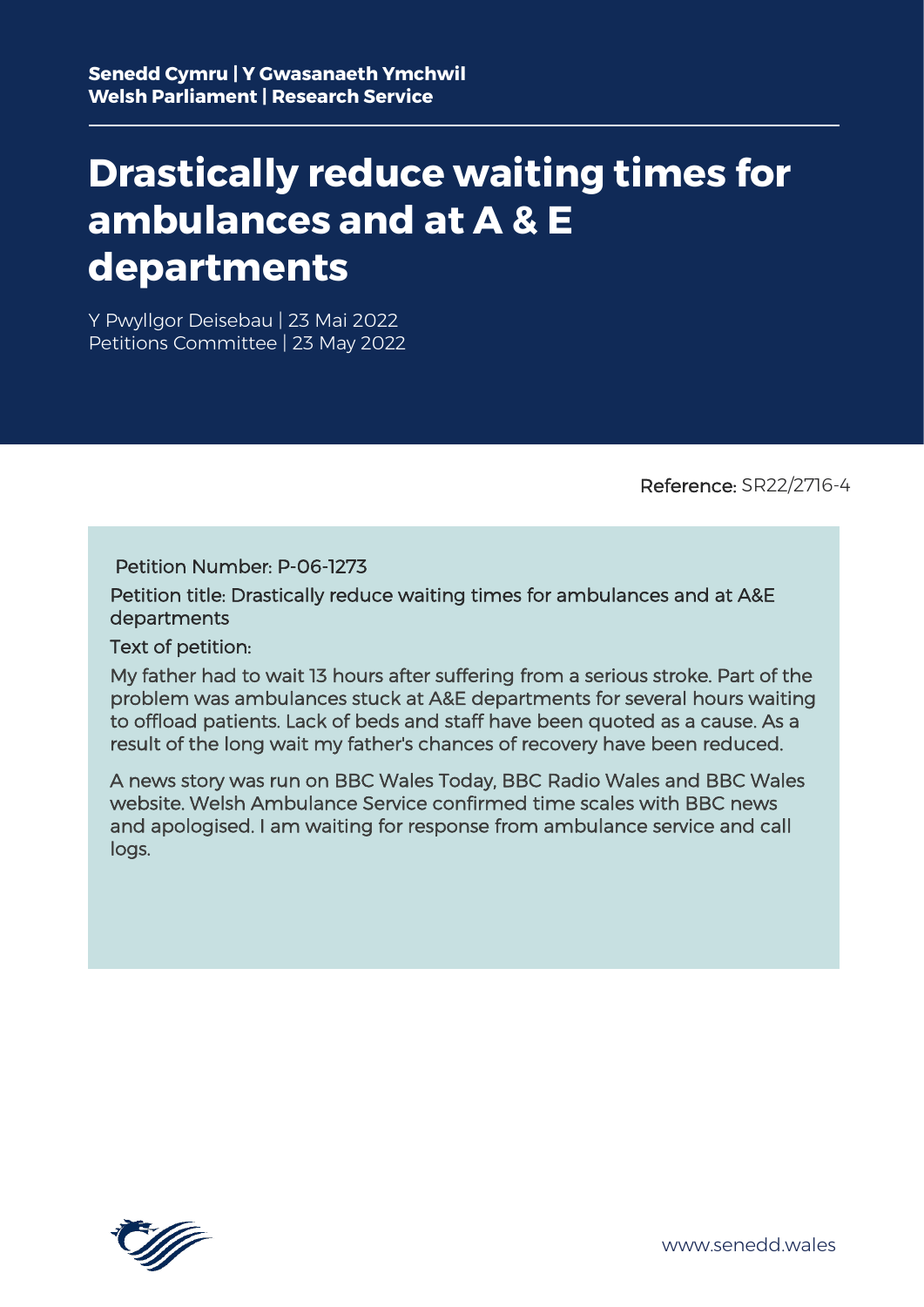## 1. Background

#### Performance against waiting times standards for 11. Accident and Emergency departments and Ambulance services

Senedd Research has published a research article on [Health Performance](https://research.senedd.wales/research-articles/health-performance-indicators-in-wales/)  [Indicators in Wales..](https://research.senedd.wales/research-articles/health-performance-indicators-in-wales/) The targets for time spent in Accident and Emergency (A&E) departments are:

- 95 per cent of patients to spend less than 4 hours in all emergency care facilities from arrival until admission, transfer or discharge;
- No patient to spend 12 hours or more in all hospital emergency care facilities from arrival until admission, transfer or discharge.

Table 1 below sets out performance against the 4 hour target.

Table 1: Percentage of patients admitted, transferred or discharged within four hours at NHS emergency departments (all-Wales), March 2017 to March 2022



Source: Emergency department data set (EDDS), Digital Health and Care Wales (DHCW)

Source: Welsh Government [NHS activity and performance summary: February and March](https://gov.wales/nhs-activity-and-performance-summary-february-and-march-2022-html)  [2022](https://gov.wales/nhs-activity-and-performance-summary-february-and-march-2022-html)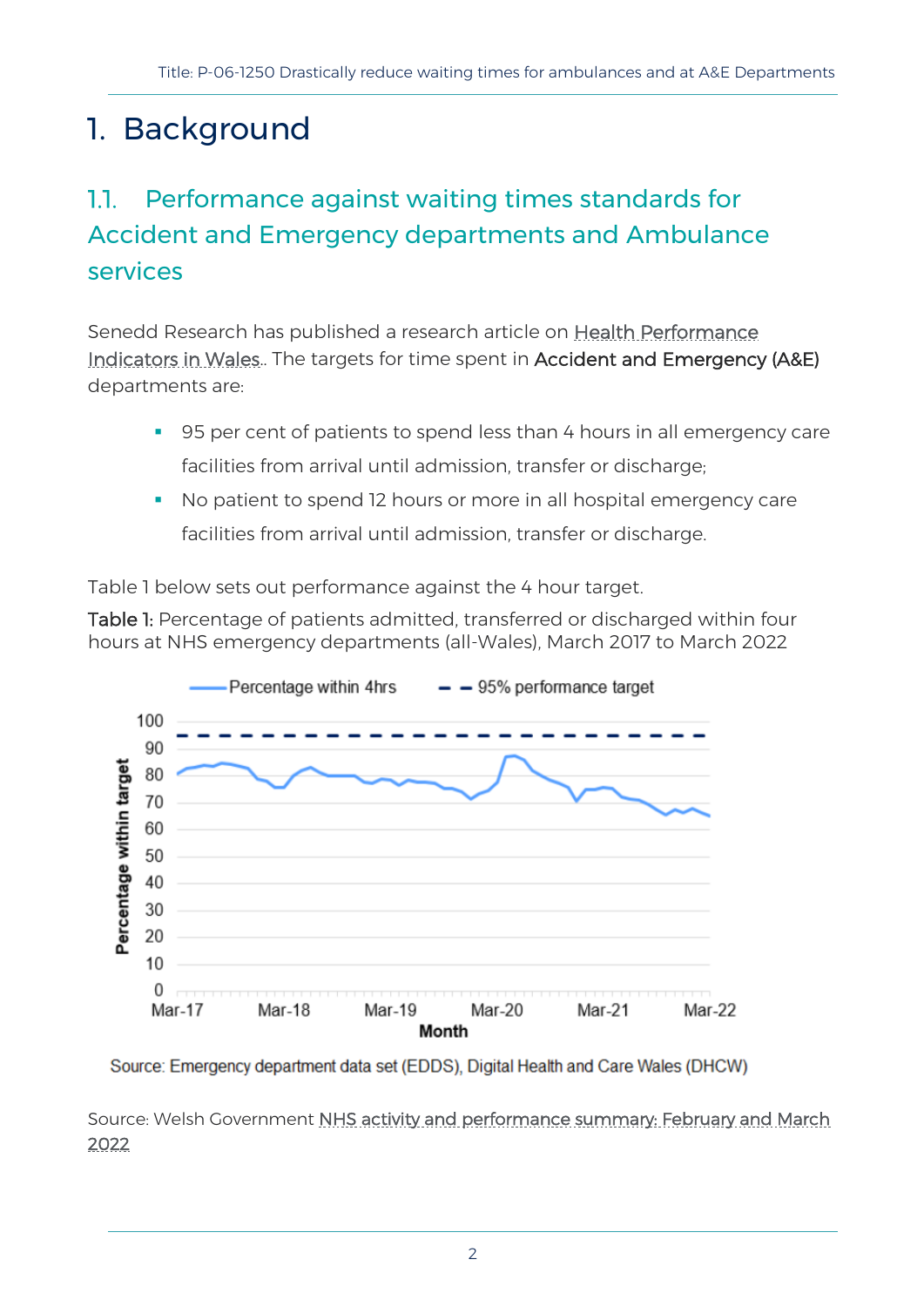The call categories and targets for ambulance response times are:

- Red: Immediately life-threatening (someone is in imminent danger of death, such as a cardiac arrest). There is an all-Wales target for 65 per cent of these calls to have a response within 8 minutes;
- **Amber:** Serious, but not immediately life-threatening. These calls will include most medical and trauma cases, such as cardiac chest pains, stroke or fracture. There is no time-based target for amber calls;
- **Green:** Non urgent, including fainting (recovered and alert), minor injuries or earache. There is no time-based target for these calls.

Table 2 below sets out performance against the red call target.

Table 2: Percentage of red calls which received an emergency response at the scene within 8 minutes (all-Wales), March 2016 to March 2022



Source: Welsh Ambulance Services NHS Trust (WAST)

Source: Welsh Government NHS activity and performance summary: February and March [2022](https://gov.wales/nhs-activity-and-performance-summary-february-and-march-2022-html) 

A broader range of Ambulance Service Quality Indicators are published by [StatsWales](https://statswales.gov.wales/Catalogue/Health-and-Social-Care/NHS-Performance/Ambulance-Services/ambulancequalityindicators-by-lhb-month) and the NHS Wales [Emergency Ambulance Services Committee.](https://easc.nhs.wales/ambulance-quality-indicators/) Indicators 32-36 relate to the notification to handover within 15 minutes of arrival at hospital, as well as lost hours due to delays in handover, as set out in Table 3: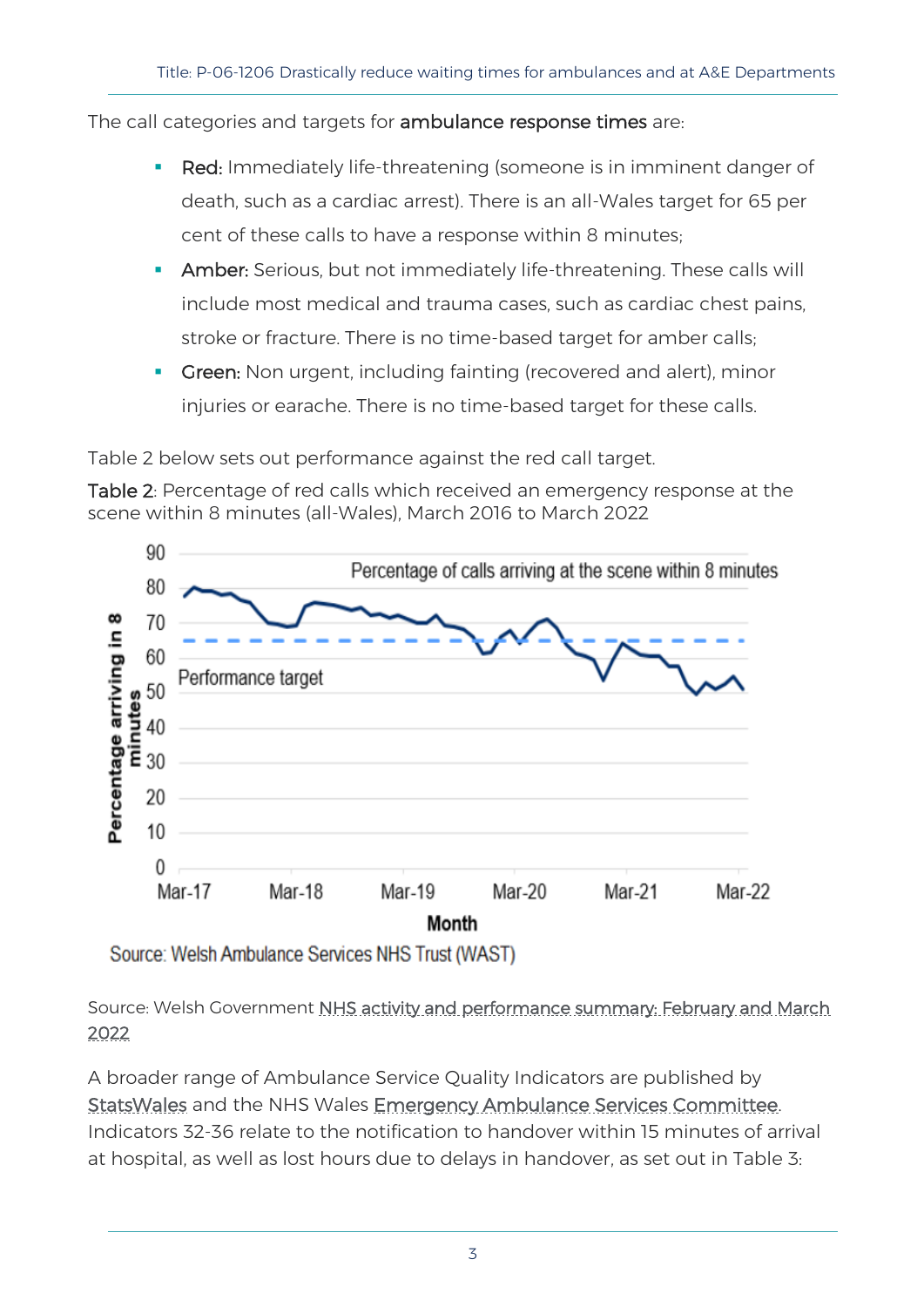| Month             | Percentage of<br>notification to handover<br>within 15 minutes | Lost ambulance hours<br>due to handover delay |
|-------------------|----------------------------------------------------------------|-----------------------------------------------|
| October 2021      | 22.4%                                                          | 18,234                                        |
| November 2021     | 22.6%                                                          | 18,160                                        |
| December 2021     | 22.5%                                                          | 18,773                                        |
| January 2022      | 19.9%                                                          | 22,563                                        |
| February 2022     | 18.8%                                                          | 23,232                                        |
| <b>March 2022</b> | 18.7%                                                          | 24,479                                        |

Table 3: Percentage of notification to handover within 15 minutes of ambulance arrival at hospital and lost hours through delayed handover – all-Wales

Source: [Emergency Ambulance Services Committee.](https://easc.nhs.wales/ambulance-quality-indicators/)

In November 2018, the Welsh Ambulance Services NHS Trust (WAST) published [A](https://eur02.safelinks.protection.outlook.com/?url=http%3A%2F%2Fwww.wales.nhs.uk%2Fsitesplus%2Fdocuments%2F1134%2FNHS-Amber-Report-ENG-LR.PDF&data=05%7C01%7CPaul.Worthington%40senedd.wales%7C3fb1a385e95740e048b308da2f5d3cda%7C38dc5129340c45148a044e8ef2771564%7C0%7C0%7C637874374732673311%7CUnknown%7CTWFpbGZsb3d8eyJWIjoiMC4wLjAwMDAiLCJQIjoiV2luMzIiLCJBTiI6Ik1haWwiLCJXVCI6Mn0%3D%7C3000%7C%7C%7C&sdata=ylFe8fP%2FEedxZki99hG9rvELQU1Nw%2BEVVGEvlt0Ltl4%3D&reserved=0)  [review of calls to the Welsh Ambulance Service categorised as Amber.](https://eur02.safelinks.protection.outlook.com/?url=http%3A%2F%2Fwww.wales.nhs.uk%2Fsitesplus%2Fdocuments%2F1134%2FNHS-Amber-Report-ENG-LR.PDF&data=05%7C01%7CPaul.Worthington%40senedd.wales%7C3fb1a385e95740e048b308da2f5d3cda%7C38dc5129340c45148a044e8ef2771564%7C0%7C0%7C637874374732673311%7CUnknown%7CTWFpbGZsb3d8eyJWIjoiMC4wLjAwMDAiLCJQIjoiV2luMzIiLCJBTiI6Ik1haWwiLCJXVCI6Mn0%3D%7C3000%7C%7C%7C&sdata=ylFe8fP%2FEedxZki99hG9rvELQU1Nw%2BEVVGEvlt0Ltl4%3D&reserved=0) The Review Implementation Programme had [been leading work](https://eur02.safelinks.protection.outlook.com/?url=https%3A%2F%2Fbusiness.senedd.wales%2Fdocuments%2Fs99460%2F20.02.20%2520Correspondence%2520-%2520MInister%2520for%2520Health%2520and%2520Social%2520Services%2520to%2520Chair.pdf&data=05%7C01%7CPaul.Worthington%40senedd.wales%7C3fb1a385e95740e048b308da2f5d3cda%7C38dc5129340c45148a044e8ef2771564%7C0%7C0%7C637874374732673311%7CUnknown%7CTWFpbGZsb3d8eyJWIjoiMC4wLjAwMDAiLCJQIjoiV2luMzIiLCJBTiI6Ik1haWwiLCJXVCI6Mn0%3D%7C3000%7C%7C%7C&sdata=MbXoLHHqoxttgH9mDYgJhVh9FVAW%2FAiWTElFle4K48A%3D&reserved=0) to support timebased measures for stroke which was originally expected to be published 'in early 2020'., but no findings have been published to date.

The performance against targets should be set in the context of [a sharp increase](https://gov.wales/nhs-activity-and-performance-summary-february-and-march-2022-html) in average daily attendances to A&E departments and emergency calls to ambulance services.

These performance issues are not unique to Wales, with [recent reports](https://www.bbc.co.uk/news/health-61335711) of pressures across the UK in terms of waiting times for ambulances and delays in patient handover at A&E.

#### 1.2. Healthcare Inspectorate Wales (HIW) review

In October 2021 Healthcare Inspectorate Wales (HIW) published their findings from a [Review of Patient Safety, Privacy, Dignity and Experience whilst Waiting in](https://hiw.org.uk/review-patient-safety-privacy-dignity-and-experience-whilst-waiting-ambulances-during-delayed-0)  [Ambulances during Delayed Handover.](https://hiw.org.uk/review-patient-safety-privacy-dignity-and-experience-whilst-waiting-ambulances-during-delayed-0) They found there were generally positive patient experiences but also identified a number of areas of concern:

> Our review found that the issue of prolonged handover delays is a regular occurrence outside Emergency Departments (EDs) across Wales. It is clear that these delays and variations in process between and within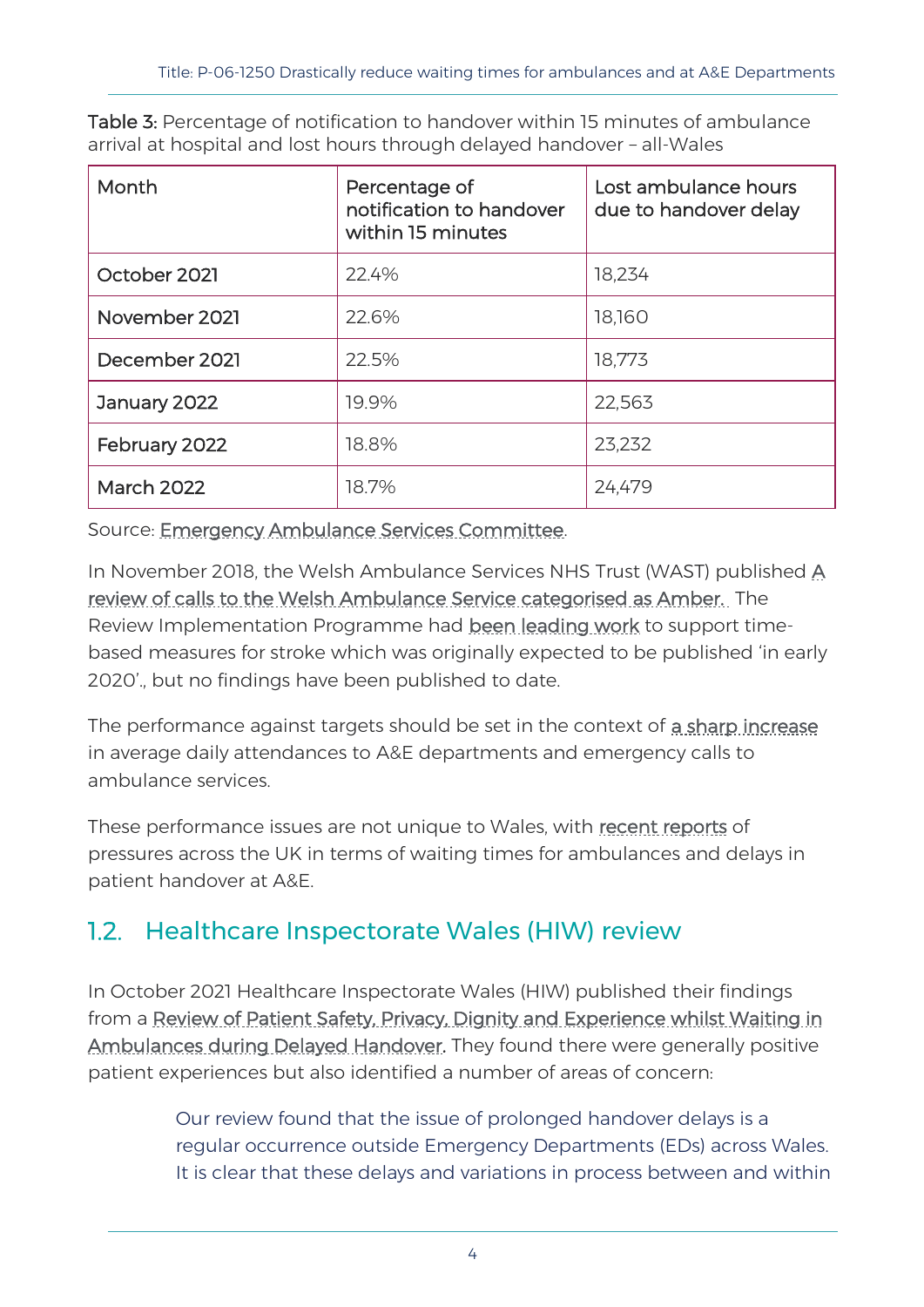health boards are having a detrimental impact upon the ability of the healthcare system to provide responsive, safe, and dignified care to patients.

Whilst there are clear expectations and guidance for NHS Wales to follow, and a clear will to meet these guidelines, there are substantial challenges which inhibit efforts to consistently achieve these. Whilst handover processes at EDs across Wales were broadly similar, we found many examples of these processes being adapted for a range of reasons[…]

These reasons included differences in department layouts, staff roles and availability, and a lack of clarity around care responsibility ahead of handover. HIW noted that there is:

> […]significant collaborative work needed to resolve the issue of prolonged handover delays which are a symptom of wider patient flow issues throughout the NHS in Wales.

### 1.3. Health and Social Care Committee Inquiry on hospital discharge

The Senedd's Health and Social Care Committee has recently undertaken an inquiry into **Hospital discharge and its impact on patient flow through hospitals.** The Committee heard from a range of NHS and professional bodies, as well as the Minister for Health and Social Services.

Jason Killens, Chief Executive of WAST [told the Committee](https://business.senedd.wales/ieListDocuments.aspx?CId=737&MId=12580&Ver=4) that December 2021 was the worst month on record in terms of delays; 25 per cent of its available capacity (fleet) were lost in delayed handover in emergency departments, "with our crews waiting with patients in the back of their ambulances outside our emergency departments across Wales". WAST's [submission to the Inquiry](https://business.senedd.wales/documents/s121647/Paper%2011%20-%20Welsh%20Ambulance%20Services%20NHS%20Trust.pdf) set out that the pandemic "has amplified and exacerbated the structural weaknesses already apparent in the health and care system".

WAST [also said that](http://record.assembly.wales/Meeting/12580) they saw a direct impact of delayed discharge in the inability to achieve a flow of patients through the hospital and that improvements will ultimately depend on health boards, primary care, WAST, and the social care sector working jointly to deliver care collaboratively for patients. This echoed the evidence the Committee heard from other witnesses, who also stressed the need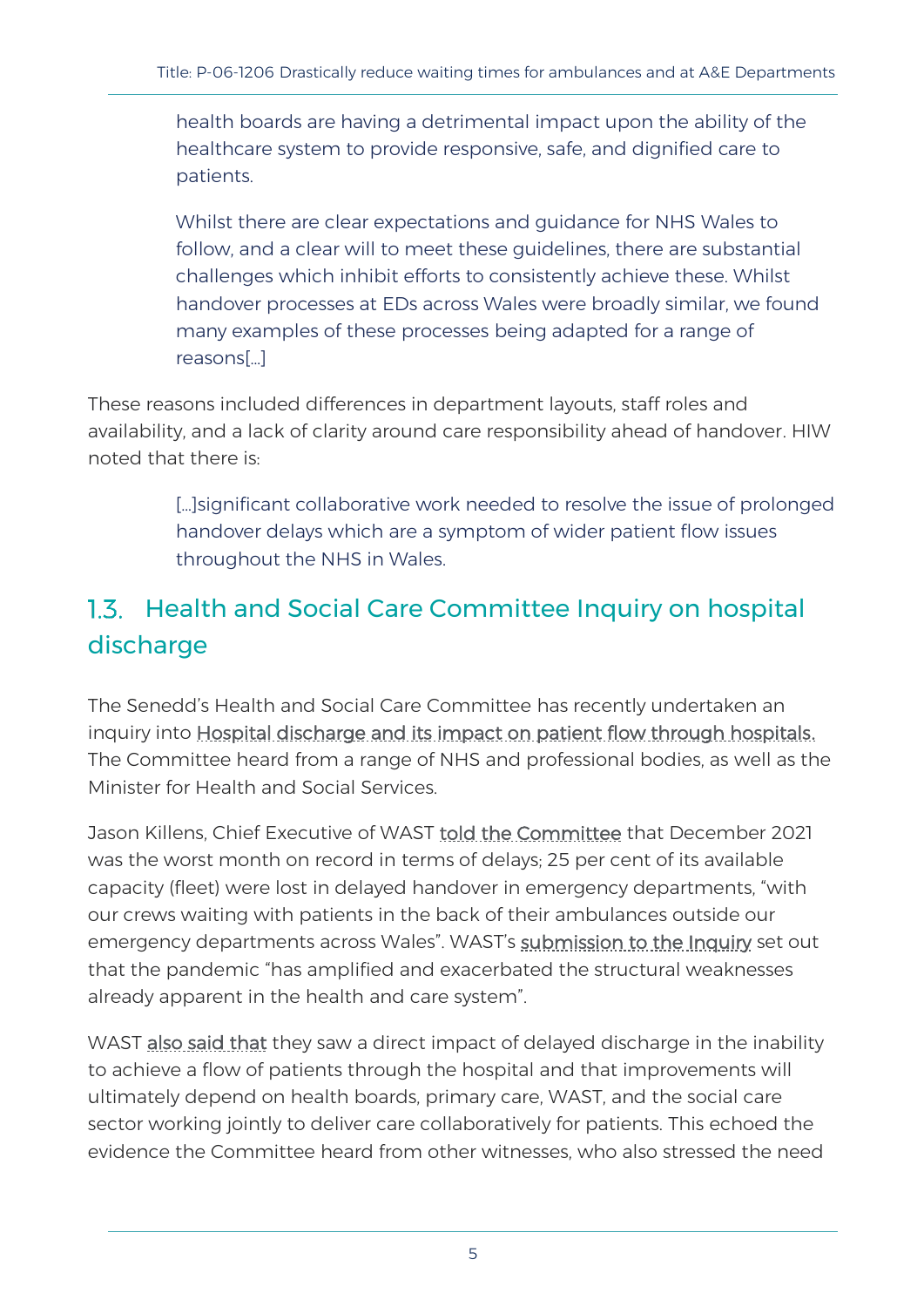for a collaborative approach, looking at improved support to patients in the community, reducing the need to access ambulance and A&E services.

### 2. Welsh Government response to the petition

On 27 April 2022 the Minister for Health and Social Services wrote to the Chair of the Petitions Committee. The Minister states that "ambulance response times are not where any of us would want them to be", that patient handover delays "remain a significant challenge at sites across Wales, which can impact on ambulance availability", and notes that:

> A range of local and system-wide factors contribute to these delays, including reduced physical capacity within emergency departments, increased levels of demand, and pressures elsewhere in the system. These delays are often a visible symptom of wider pressures across the health and care system and require collective and collaborative action by Health Boards alongside the Welsh Ambulance Service, to promote preventative approaches, better management of people's needs in the community and improved 'flow' of patients through hospital and home as soon as it is safe for them to so.

The Minister notes action taking place in a number of areas, including:

- Recruitment of over 250 frontline ambulance staff and 36 clinicians for the clinical support desk;
- An additional £15m funding announced in December 2021 for 111 new emergency vehicles;
- **Extending a national Same Day Emergency Care (SDEC) service across** Wales, aimed at reducing the number of people requiring overnight admission for a healthcare emergency by April 2023;
- A two-week 'national system reset' during March 2022 to develop ways of improving performance across the unscheduled care system.

The Minister also notes that Welsh Government have recently published Six goals [for urgent and emergency care: policy handbook for 2021 to 2026,](https://gov.wales/6-goals-urgent-and-emergency-care-policy-handbook-2021-2026?msclkid=c5125e1ed14011ecb36558c85641e2cb) which set out priorities and actions for a "whole-system transformation of access to urgent and emergency care". Goal 4: Rapid response in physical or mental health crisis includes the following priorities: